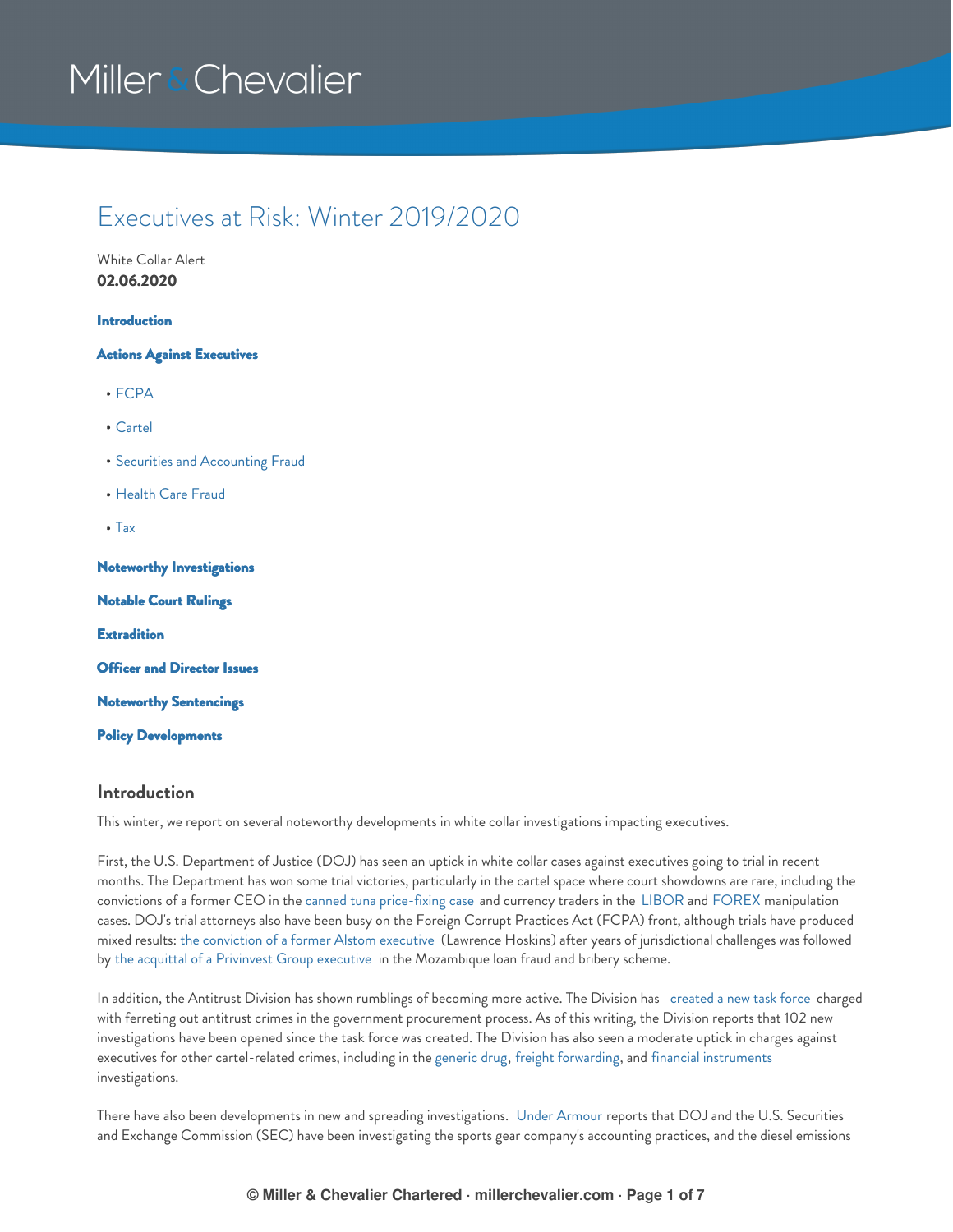cheating investigation has now expanded to charges against Fiat [executives](#page-3-5).

Finally, in this newsletter, we discuss noteworthy [sentencings](#page-5-0), court [rulings](#page-4-0), and policy [developments](#page-5-1) that impact executives.

### <span id="page-1-0"></span>**Actions Against Executives**

#### <span id="page-1-1"></span>**FCPA**

<span id="page-1-3"></span>**Executive Acquitted in Mozambique Loan Fraud and Bribery Scheme** : In December 2019, a jury in the Eastern District of New York [acquitted](https://millerchevalier.com/sites/default/files/resources/ExecsAtRisk/EARWinter2020_Boustani-Acquittal.PDF) a Lebanese executive at Abu Dhabi-based maritime conglomerate Privinvest Group of charges that he conspired to defraud U.S. investors. The government alleged that the Privinest executive and others diverted approximately \$200 million in loan proceeds to pay kickbacks and bribes to Privinvest executives, bankers, and Mozambican officials to guarantee various shipyard, tuna fishing, and coastline surveillance projects. Although prosecutors argued that dollar-denominated payments made outside the U.S. had passed through correspondent banks in the U.S., jurors who spoke to the press following the verdict indicated that they did not see a connection between the government's case and the New York venue. Three Credit Suisse bankers have pled guilty in connection with the scheme and four additional co-defendants, including Mozambique's former finance minister, are not in U.S. custody.

<span id="page-1-2"></span>**Former Alstom Executive Convicted of Bribery and Money Laundering** : In November 2019, a federal jury in Connecticut [convicted](https://www.justice.gov/opa/pr/former-senior-alstom-executive-convicted-trial-violating-foreign-corrupt-practices-act-money) Lawrence Hoskins, a former Alstom executive who worked in France, of multiple FCPA, money laundering, and conspiracy charges. As discussed in [previous](https://www.millerchevalier.com/publication/executives-risk-fall-2018#Extradition) [issues](https://www.millerchevalier.com/publication/executives-risk-navigating-individual-exposure-government-investigations-winter-20162017#NoteworthyAppeals), in 2013, Hoskins was charged in connection with a scheme to bribe Indonesian officials in return for a \$118 million power station contract with Indonesia's state-owned electric utility. Jurisdictional challenges to the government's ability to prosecute a foreign national under the FCPA for his conduct abroad delayed the trial for several years. In 2018, the Second Circuit held that a foreign national operating entirely abroad could not be held liable under the FCPA on a conspiracy or aiding and abetting theory, but allowed the government to proceed under an agency theory of liability. The jury found that although Hoskins was employed by Alstom's parent entity in France, his actions on behalf of its Connecticut subsidiary to help hire consultants to conceal the bribes to Indonesian officials were actions of an "agent" within the meaning of the FCPA. The conviction has broad implications for future FCPA cases against foreign nationals, as the DOJ is likely to now utilize an agency theory of liability to reach non-resident foreign actors who participate in bribery schemes outside of the U.S. Hoskins is scheduled to be sentenced in March.

**Former CEO of Braskem Charged with Bribery** : In November 2019, the DOJ [unsealed](https://www.justice.gov/usao-edny/pr/former-ceo-braskem-indicted-his-role-bribery-scheme) an [indictment](https://www.justice.gov/usao-edny/press-release/file/1218786/download) against the former CEO of Brazilian petrochemical company Braskem for conspiracy to violate the FCPA and conspiracy to commit money laundering. The former CEO allegedly participated in a scheme to divert hundreds of millions of dollars from Braskem to a secret offshore slush fund used to pay bribes to officials, political parties, and others in Brazil to obtain and retain favorable contracts for Braskem and its parent company, Odebrecht. In his role as CEO, the executive allegedly approved bribes to government officials, agreed to falsify Braskem's books and records by approving the payments to offshore companies as "commissions," and signed false certifications to the SEC regarding Braskem's disclosure of fraudulent conduct and financial reporting. This indictment follows settlements by Braskem and its parent company, Odebrecht, in 2016 with authorities in the U.S., Brazil, and Switzerland, relating to bribes paid to government officials and political parties from the slush fund. The combined \$3.5 billion settlement is the largest corruption-related fine ever paid by a company.

**Nuclear Transportation Executive Convicted of FCPA Offenses** : In November 2019, a federal jury in Maryland [convicted](https://www.justice.gov/opa/pr/former-president-transportation-company-found-guilty-violating-foreign-corrupt-practices-act) the former president of Transportation Logistics, Inc. (TLI) on charges arising from his participation in a scheme to bribe a Russian official at a subsidiary of the state-owned Atomic Energy Corporation in order to secure lucrative uranium transport contracts. The former TLI president was found guilty of multiple counts of violating the FCPA, wire fraud, and conspiracy but acquitted on three counts of violating the FCPA and one count of money laundering. As discussed in our [Summer](https://www.millerchevalier.com/publication/executives-risk-summer-2018) 2018 issue, the DOJ previously secured guilty pleas from TLI's former co-president, an intermediary who facilitated the payments, and the official who received the bribes, who has since served his sentence and been deported to Russia. The former TLI president is scheduled to be sentenced in March.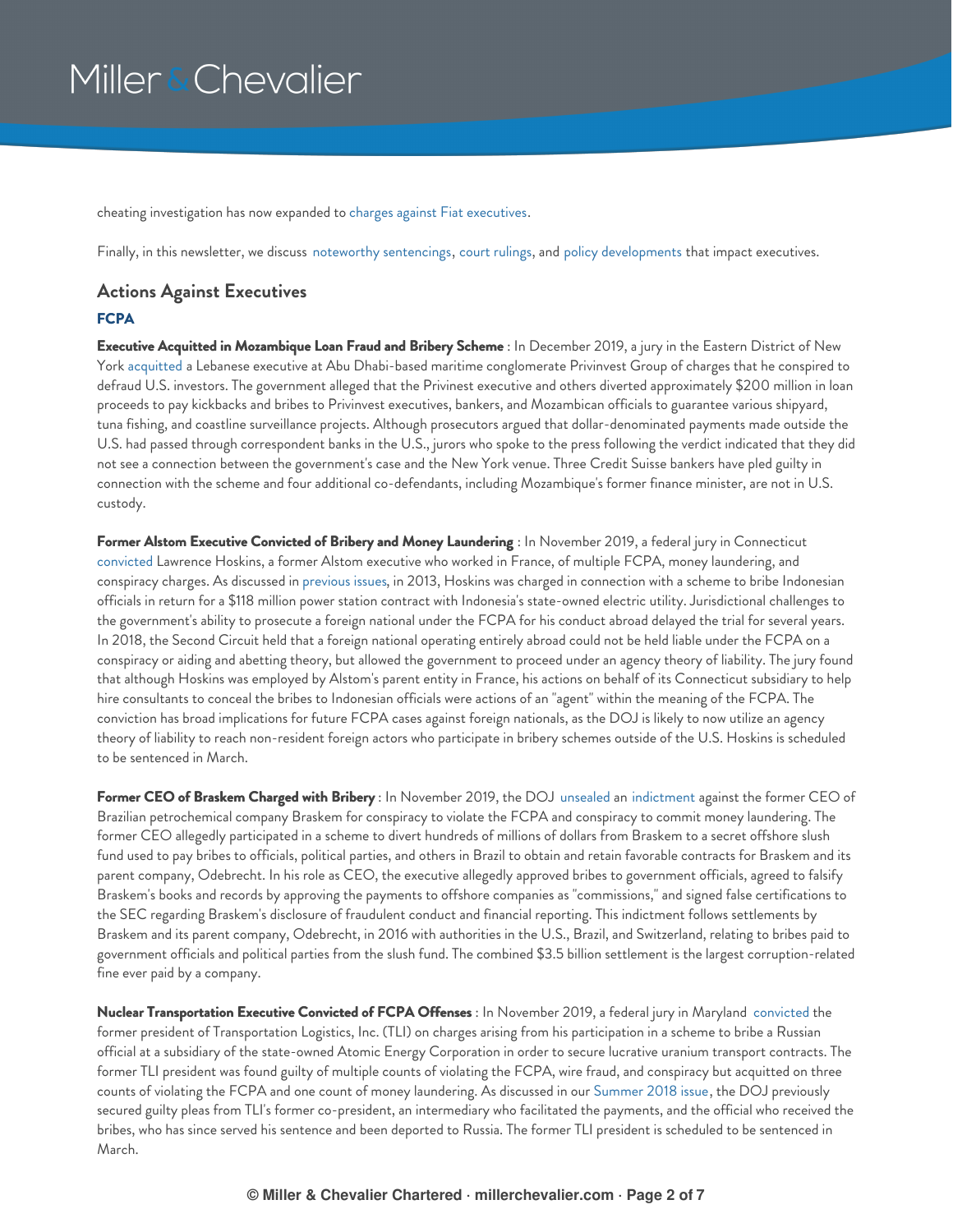#### <span id="page-2-0"></span>**Cartel**

<span id="page-2-4"></span>**Third Executive Charged in Generic Drug Price-Fixing Scheme** : In February, a federal grand jury [indicted](https://www.justice.gov/opa/pr/generic-drug-executive-indicted-antitrust-and-false-statement-charges) the former vice president of marketing for Taro Pharmaceutical Industries Ltd. (Taro) for his alleged role in a conspiracy to fix prices, rig bids, and allocate customers for medications used to treat arthritis, blood clots, and pain. The former Taro executive was also charged with making false statements to the government during the investigation. He is the third executive to be charged in DOJ's ongoing investigation into price-fixing in the generic drug industry. The former CEO and former president of another generic drug company, Heritage Pharmaceuticals Inc. (Heritage), were [charged](https://www.justice.gov/opa/pr/former-top-generic-pharmaceutical-executives-charged-price-fixing-bid-rigging-and-customer) in December 2016 with conspiring to fix prices, rig bids, and allocate customers for doxycycline hyclate, an antibiotic, and glyburide, a diabetes medication. Heritage entered into a deferred prosecution agreement, an [unconventional](https://www.justice.gov/opa/pr/pharmaceutical-company-admits-price-fixing-violation-antitrust-law-resolves-related-false) form of resolution for the Antitrust Division, in May 2019 in which the company admitted to fixing the prices of glyburide. The company agreed to pay \$225,000 in criminal penalties and \$7.1 million as part of a separate civil settlement with the government under the False Claims Act.

<span id="page-2-1"></span>**CEO Convicted of Fixing Prices of Canned Tuna** : In December 2019, the former president and CEO of Bumble Bee Foods LLC (Bumble Bee) was [convicted](https://www.justice.gov/opa/pr/former-ceo-convicted-fixing-prices-canned-tuna) of conspiring to fix the prices of canned tuna after a four-week trial. According to the trial evidence, the former CEO met at offsite locations and used third-party email addresses to communicate with competitors; authorized his subordinates to engage in the conspiracy; and discouraged retention of documents related to the conspiracy, which impacted hundreds of millions of dollars in U.S. sales. The conspiracy was first [uncovered](https://www.jdsupra.com/legalnews/bumble-bee-ceo-convicted-of-82615/) when DOJ was reviewing documents as part of competitor Chicken of the Sea International's (Chicken of the Sea) proposed acquisition of Bumble Bee. Chicken of the Sea was later given immunity in the cartel investigation, avoiding prosecution. Bumble Bee and StarKist Co. have pled guilty to participating in the price-fixing scheme and agreed to pay \$25 million and \$100 million in criminal fines, respectively. Three other individuals have pled guilty to participating in the scheme.

<span id="page-2-3"></span>**Ex-JPM Trader Found Guilty Of FOREX Price-Fixing at Trial** : In November 2019, a New York federal jury [convicted](https://www.justice.gov/opa/pr/former-trader-major-multinational-bank-convicted-price-fixing-and-bid-rigging-fx-market) a U.S. based JPMorgan trader for conspiring to fix foreign exchange (FOREX) rates to boost his earnings. The jury [rejected](https://www.justice.gov/opa/pr/former-trader-major-multinational-bank-convicted-price-fixing-and-bid-rigging-fx-market) the trader's main argument that DOJ's case was based on "immature" chatroom banter that was embarrassing but not criminal after only three hours of deliberation. Conversely, we [previously](https://www.millerchevalier.com/publication/executives-risk-fall-2018) reported that in October 2018, a New York federal jury acquitted three British traders from JPMorgan, Citigroup, and Barclays of charges that they conspired to manipulate FOREX rates. In that case, the traders engaged in almost daily conversations in a private chatroom dubbed "The Cartel" or "The Mafia." However, the jury bought the traders' argument that the chats amounted to immature banter.

<span id="page-2-2"></span>**Deutsche Bank Traders Convicted Of LIBOR Rigging Avoid Jail** : In October 2019, a New York federal judge [spared](https://www.reuters.com/article/us-deutsche-bank-libor-crime/ex-deutsche-bank-traders-avoid-prison-time-for-libor-scheme-idUSKBN1X32EH) two former Deutsche Bank AG traders from prison time following their conviction at trial for rigging the London Interbank Offered Rate (LIBOR), noting that they would otherwise be scapegoats for the guilt of the entire banking industry. The judge [sentenced](https://www.bloomberg.com/news/articles/2019-10-24/last-of-the-libor-riggers-face-judge-in-end-to-uneven-crackdown) the two traders to time served with terms of home confinement for their "minor" part in the scheme to manipulate the benchmark interest rate. As we [previously](https://www.millerchevalier.com/publication/executives-risk-fall-2018) reported, the traders were convicted of wire fraud and conspiracy in October 2018 for their part in manipulating LIBOR to benefit Deutsche Bank's LIBOR-tied derivatives trades. The judge rejected what she viewed as the prosecutors' attempt to make an example out of the two traders as "proxy wrongdoers." Gavin Black faced up to five to six years in prison, while Matthew Connolly faced up to four to five years under the Sentencing Guidelines. However, the judge sentenced Connolly to two years of supervised release, with six months of it in home confinement, and Black to three years of supervised release, with nine months of home confinement to be served at his residence in the U.K.

<span id="page-2-5"></span>**Former Financial Services Executive Pleads Guilty to Rigging Bids for Financial Instruments** : In November 2019, a former vice president at Industrial and Commercial Bank of China Financial Services LLC (ICBCFS) pled [guilty](https://www.justice.gov/opa/pr/former-financial-services-executive-pleads-guilty-rigging-bids-financial-instruments-0) to criminal antitrust-related charges for participating in a conspiracy to rig bids for financial instruments. The executive [confessed](https://www.justice.gov/opa/pr/former-financial-services-executive-pleads-guilty-rigging-bids-financial-instruments-0) that, from as early as May 2012 until August 2014, the competitor broker-dealers conspired to submit rigged bids to borrow pre-release American Depository Receipts (ADRs), artificially suppressing bid rates. The executive is the fourth to plead guilty in the investigation into bid-rigging of ADRs.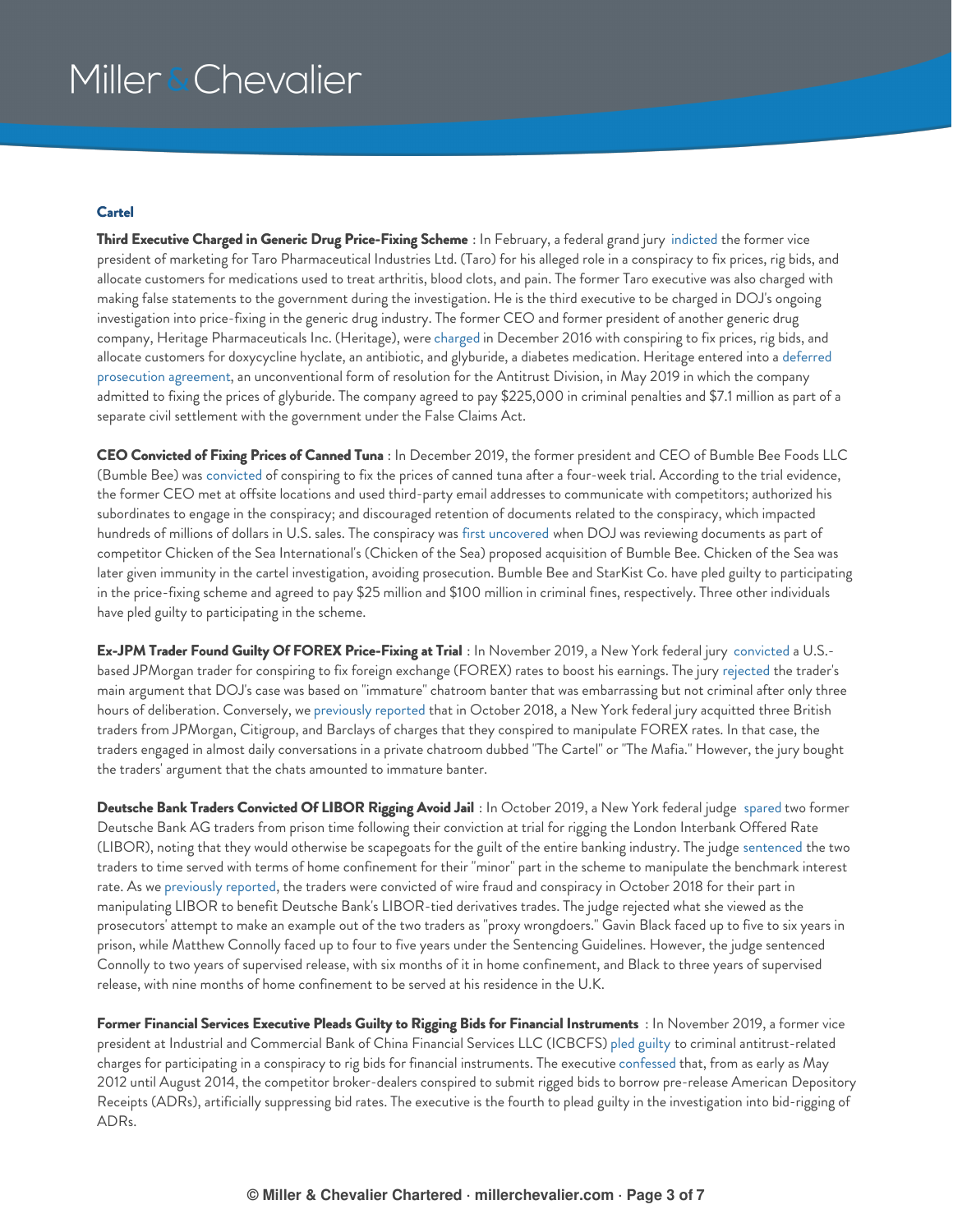<span id="page-3-4"></span>**Third Freight Forwarding Executive Pleads Guilty Plea to Price-Fixing Scheme** : In October 2019, the president and owner of a Houston-based freight forwarding company pled [guilty](https://www.justice.gov/opa/pr/third-freight-transportation-executive-pleads-guilty-antitrust-charge) to criminal antitrust-related charges for her role in a conspiracy to fix, raise, and maintain prices for freight forwarding services from September 2010 until August 2014. In January, the executive was sentenced to 10 months in prison. Two of the executive's co-conspirators pled guilty in November 2018 and were sentenced to 18 and 15-month prison terms, respectively, for their roles in the scheme.

#### <span id="page-3-0"></span>**Securities and Accounting Fraud**

**Two Biopharmaceutical Company Executives Charged with Securities Fraud** : In November 2019, the DOJ unsealed an indictment against the former CEO and COO of MiMedx Group, Inc. (MiMedx), a publicly-traded biopharmaceutical company. The executives were [charged](https://www.justice.gov/usao-sdny/press-release/file/1220531/download) with securities fraud and securities fraud conspiracy for their parts in an alleged scheme to fraudulently inflate MiMedx's revenue. The executives allegedly engaged in "channel stuffing," by entering into contracts with distributors to ship more product than could be sold to end users. As a result, MiMedx reported annual revenue that was allegedly fraudulently inflated by approximately \$9.5 million in 2015. Also in November 2019, the SEC announced a [parallel](https://www.sec.gov/litigation/complaints/2019/comp-pr2019-243.pdf) civil action against the executives, MiMedx, and the company's former CFO.

**PixarBio CEO Convicted of Securities Fraud and Obstruction** : In October 2019, a federal jury in Boston [convicted](https://www.justice.gov/usao-ma/pr/biotech-company-ceo-convicted-securities-fraud-and-obstruction) the CEO of PixarBio Corp. (PixarBio), a biotech company, of defrauding the company's investors and obstructing an SEC investigation. During a three-week trial, prosecutors detailed a scheme in which the CEO engaged in manipulative trading of the company's shares to artificially inflate the stock's trading price, as well as false and misleading statements about the company's finances, the timeline for U.S. Food and Drug Administration (FDA) approval of its key drug, and the CEO's own background. Prosecutors further contended that the CEO misled the SEC in sworn testimony about the trading and his prior statements. Two co-conspirators, who previously pled guilty to securities fraud and obstruction charges, testified at the trial. All three co-defendants are scheduled to be sentenced in February.

#### <span id="page-3-1"></span>**Health Care Fraud**

**Telemedicine Company Owner Pleads Guilty to \$424 Million Medicare Fraud Scheme** : In September 2019, the owner and CEO of several telemedicine companies pled [guilty](https://www.justice.gov/opa/pr/owner-and-chief-executive-officer-telemedicine-company-pleads-guilty-424-million-conspiracy) to participating in a scheme to solicit and receive illegal kickbacks and bribes from patient recruiters, pharmacies, and suppliers in exchange for arranging for doctors to order medically unnecessary orthotic braces for insurance beneficiaries, resulting in more than \$424 million in false and fraudulent claims to Medicare. As part of the plea agreement, the executive agreed to pay \$200 million in restitution. His sentencing is set for April.

#### <span id="page-3-2"></span>**Tax**

**U.K. Broker Pleads Guilty to Tax Fraud Scheme** : In November 2019, a former London-based investment manager pled [guilty](https://www.justice.gov/usao-edny/pr/former-beaufort-securities-investment-manager-pleads-guilty-conspiracies-commit) to conspiring to violate the Foreign Account Tax Compliance Act (FATCA). The former investment manager and others allegedly opened brokerage accounts for an undercover agent who stated his interest in executing stock manipulation deals. He is the third individual to plead guilty in connection with the scheme and will be sentenced in March. His two co-defendants were previously sentenced to time served.

### <span id="page-3-3"></span>**Noteworthy Investigations**

<span id="page-3-5"></span>**Diesel-Emissions Cheating Scandal Spreads as Government Charges First Fiat Executive** : In September 2019, an [indictment](https://millerchevalier.com/sites/default/files/resources/ExecsAtRisk/EARWinter2020_Palma-Indictment.pdf) was unsealed charging a senior manager at Fiat Chrysler Automobiles for allegedly conspiring to manipulate diesel emissions of two car models in order to obtain regulatory approval despite illegal emissions levels. This indictment represents the government's first criminal charges against an individual related to the diesel-emissions cheating scandal at Fiat Chrysler. The indictment alleges that the manager led a team of engineers that calibrated diesel engines for two models that produced fewer emissions of nitrogen oxides —poisonous gases that form when diesel is burned at high temperatures—during federal regulatory tests than when they were driven "in the real [world](https://www.justice.gov/opa/pr/senior-manager-fiat-chrysler-automobiles-charged-connection-conspiracy-mislead-regulators-and)." The manager and other Fiat employees then allegedly lied to regulators in person and in written applications and responses to requests for information. The manager has pled not [guilty](https://www.bloomberg.com/news/articles/2019-09-24/first-u-s-criminal-action-against-fca-over-diesel-emissions) and, at the time of unsealing of the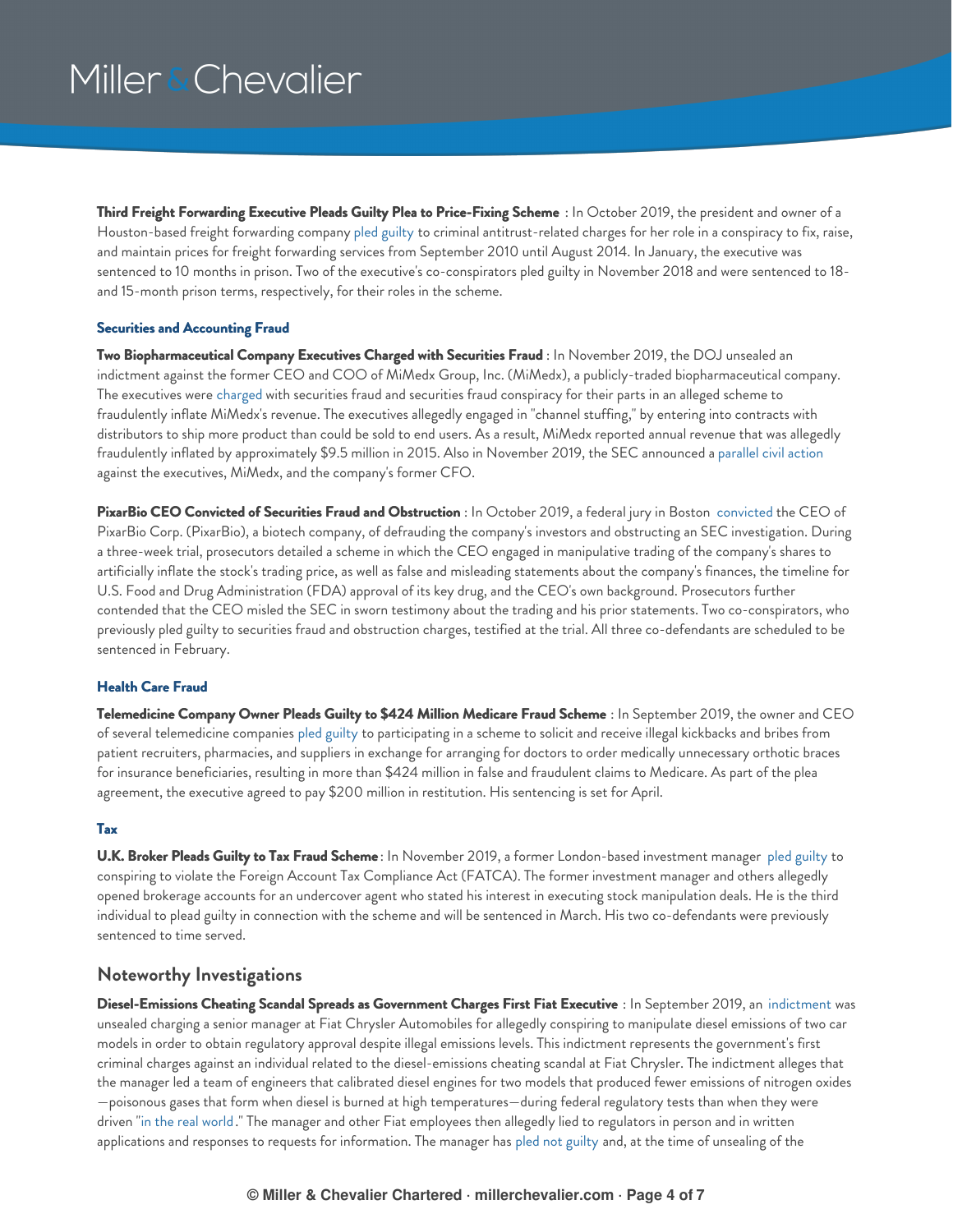indictment, was still employed at Fiat Chrysler. In January 2019, Fiat Chrysler Automobiles settled with federal and state regulators and private plaintiffs, paying nearly \$884 million in civil penalties related to the diesel-emissions cheating scandal.

<span id="page-4-3"></span>**DOJ and SEC Probe Under Armour's Accounting Practices** : In November 2019, Under Armour [reported](https://www.businessinsider.com/under-armour-under-federal-investigation-over-accounting-practices-2019-11) that DOJ and the SEC have been investigating the company's accounting practices and related disclosures since 2017. Press reports indicate that the government is probing whether Under Armour "shifted sales from quarter to quarter to appear healthier" and has begun interviewing individuals in Baltimore where the company is headquartered. Under Armour is cooperating in the investigation and has responded to requests for documents. The company has stated that it "firmly believes that its accounting practices and disclosures were appropriate."

### <span id="page-4-0"></span>**Notable Court Rulings**

**Second Circuit Permits Discovery Abroad for Foreign Legal Proceedings** : In October 2019, the Second Circuit [held](https://millerchevalier.com/sites/default/files/resources/ExecsAtRisk/EARWinter2020_In-Re-Application-of-Antonio-Del-Valle-Ruiz.pdf) in *In Re: Application of Antonio Del Valle Ruiz* that litigants in legal proceedings abroad could avail themselves of U.S. courts to obtain documents outside of the U.S. through discovery. In that case, two asset management firms contesting the sale of Spanish bank in a European court petitioned a U.S. court for discovery from the foreign acquiring bank and its U.S. affiliate. The district court denied the application as to the foreign acquiring bank based on lack of personal jurisdiction but granted discovery as to the U.S. affiliate. On appeal, the Second Circuit examined 28 U.S.C. § 1782, a statute that allows a litigant to a foreign proceeding to apply to a U.S. court to obtain evidence for use in the proceeding abroad, and held that the statute could be used to obtain documents outside the U.S. so long as the entity has sufficient ties to the forum in accordance with due process requirements.

**Second Circuit Reinstates Conviction of a Former Nomura Trader** : In September 2019, the Second Circuit [reinstated](https://millerchevalier.com/sites/default/files/resources/ExecsAtRisk/EARWinter2020_USA-v-Gramins.pdf) the conviction of a former Nomura Securities International Inc. bond trader for conspiring to commit wire and securities fraud related to making false statements to obtain higher profit margins on residential mortgage-backed bond transactions. Although the bond trader was initially convicted by a jury, a District of Connecticut judge granted him a new trial because one of the government's trial witnesses had implied that an agency relationship existed between him and Gramins, which did not. The Second Circuit reversed the district court's order, holding that the witness's testimony did not erroneously claim an agency relationship with Gramins, and the witness's statements could "not plausibly have [prejudiced,](https://millerchevalier.com/sites/default/files/resources/ExecsAtRisk/EARWinter2020_USA-v-Gramins.pdf) misled, or confused the jury ."

### <span id="page-4-1"></span>**Extradition**

**Air Cargo Executive Extradited on Price-Fixing Charges After 10 Years on the Lam** : In January, the former senior vice president of cargo sales and marketing for air cargo company Martinair N.V., a Dutch national, was extradited to the U.S. from Italy to face criminal charges for her alleged role in the long-running air cargo price-fixing conspiracy. The executive was a fugitive for nearly ten years until she was apprehended by Italian officials in July 2019. She initially contested extradition to the U.S. but ultimately waived appeal after an Italian court ruled against her. Upon arrival in the U.S., the executive pled [guilty](https://www.justice.gov/opa/pr/extradited-former-air-cargo-executive-pleads-guilty-participating-worldwide-price-fixing) to the charges and was [sentenced](https://www.justice.gov/opa/pr/extradited-former-air-cargo-executive-pleads-guilty-participating-worldwide-price-fixing) to 14 months in prison with credit for time served in an Italian jail. In total, 22 airlines and 21 executives have been charged in DOJ's investigation into price-fixing in the air transportation industry.

**Russian National Extradited for Running Computer Hacking Scheme** : In November 2019, a Russian national was [extradited](https://www.justice.gov/opa/pr/russian-national-extradited-running-online-criminal-marketplace) to the U.S. to face charges that he allegedly operated two websites used to facilitate payment card fraud, computer hacking, and other charges. The individual was arrested in Israel in 2015, and an Israeli court approved his extradition in 2017. He was extradited after his final appeal was denied.

### <span id="page-4-2"></span>**Officer and Director Issues**

**Fourth Ex-KPMG LLP Partner Pleads Guilty to Conspiracy to Steal Government Information** : In October 2019, a former KPMG partner pled [guilty](https://www.justice.gov/usao-sdny/pr/former-kpmg-executive-pleads-guilty-fraudulent-scheme-steal-confidential-pcaob) to conspiracy to commit wire fraud for his part in a scheme to defraud the Public Company Accounting Oversight Board (PCAOB). As we [previously](https://www.millerchevalier.com/publication/executives-risk-spring-2019#Officer) reported, the government announced charges against five former KPMG executives and a former PCAOB employee in January of 2018, alleging that they obtained, disseminated, and used confidential PCAOB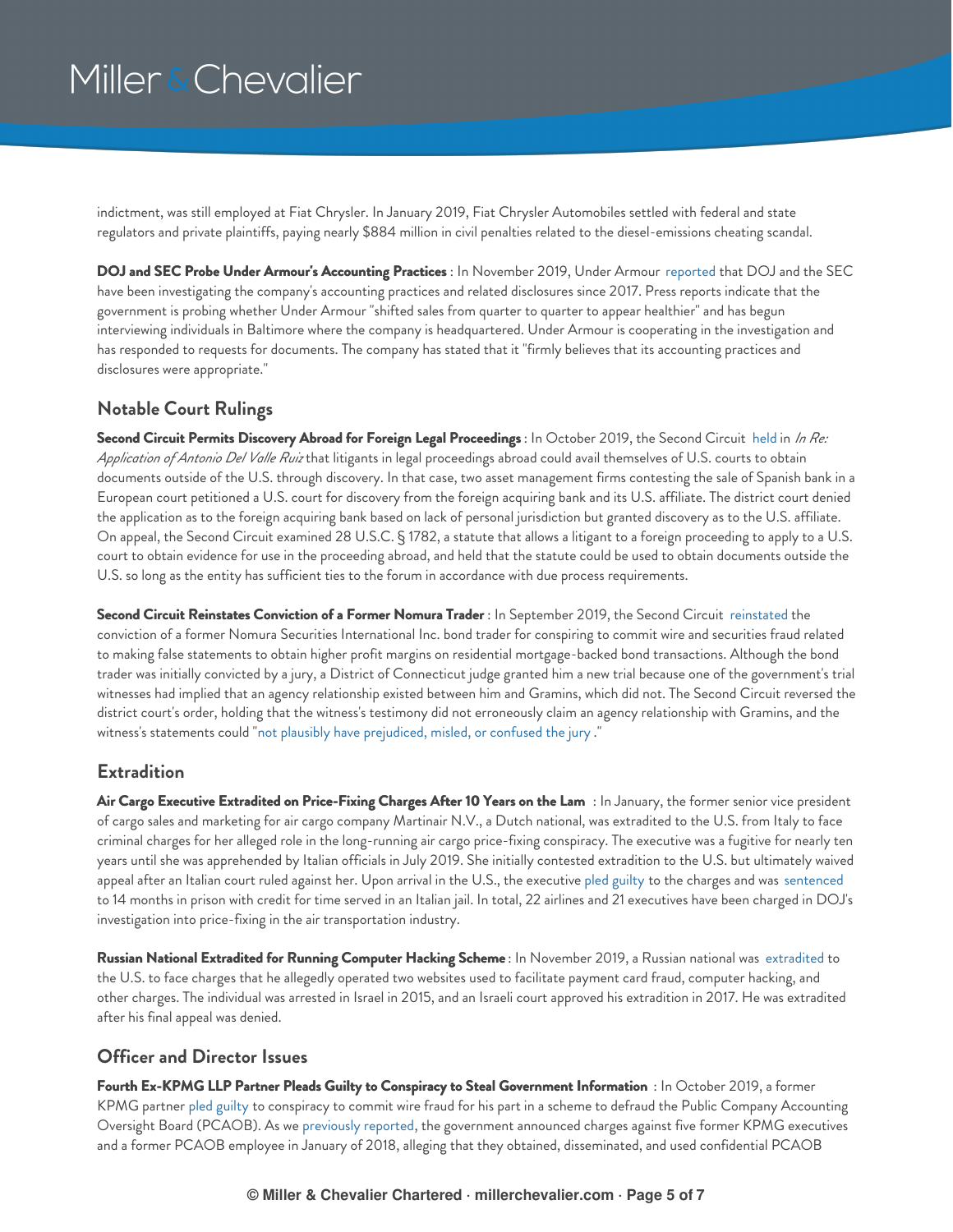information to assist KPMG in audit inspections. Three of the other KPMG executives pled guilty in October 2018 and October 2019. One former KPMG partner and the PCAOB employee were found guilty after a month-long trial in May 2019. The three individuals who have been sentenced have received jail terms ranging from eight months to a year-and-a-day in prison.

### <span id="page-5-0"></span>**Noteworthy Sentencings**

**Ex-Och Ziff European Head Sentenced To Three Months in Prison for Making False Statements** : In November 2019, a former managing director of U.S. hedge fund Och-Ziff Capital Management (Och-Ziff) was [sentenced](https://millerchevalier.com/sites/default/files/resources/ExecsAtRisk/EARWinter2020_Cohen-Judgment.pdf) to three months in prison and issued a \$250,000 fine. As we [previously](https://www.millerchevalier.com/publication/executives-risk-winter-2018) reported, the former Och-Ziff executive was indicted in 2017 for his alleged role in a fraud and bribery scheme related to the hedge fund's investment in Africa. But, as we also [previously](https://www.millerchevalier.com/publication/executives-risk-fall-2018) reported, the SEC's bid to hold Cohen responsible in parallel civil proceedings was barred by the FCPA's five-year statute of limitations. Cohen ultimately pled guilty to making material false statements to the FBI during its investigation into the hedge fund.

Former Financial Services CEO Sentenced to Guidelines Max of 25 Years for \$400 Million Ponzi Scheme: In October 2019, a federal judge in Miami [sentenced](https://millerchevalier.com/sites/default/files/resources/ExecsAtRisk/EARWinter2020_Shapiro-Judgment.pdf) the former CEO of financial services company Woodbridge Group of Companies, LLC (Woodbridge) to 25 years in prison for defrauding 2,600 victims who invested \$400 million in retirement savings with Woodbridge. The former CEO has also been ordered to pay \$479 million in restitution. He and two former Woodbridge directors were charged in April 2019 with orchestrating a massive Ponzi scheme and promoting fraudulent securities to potential investors over a five year period. The former CEO ultimately pled [guilty](https://millerchevalier.com/sites/default/files/resources/ExecsAtRisk/EARWinter2020_Shapiro-Plea.pdf) to conspiracy to commit mail fraud and wire fraud and evasion of payment of federal income taxes in August 2019. The 25-year sentence is the statutory maximum term of imprisonment, as explained in the plea agreement.

### <span id="page-5-1"></span>**Policy Developments**

<span id="page-5-2"></span>**DOJ Launches New Strike Force Targeting Antitrust Crimes in Government Procurement** : In November 2019, DOJ announced a newly formed [Procurement](https://www.justice.gov/opa/pr/justice-department-announces-procurement-collusion-strike-force-coordinated-national-response) Collusion Strike Force (PCSF) charged with identifying, investigating, and prosecuting antitrust crimes in the government procurement process. The new task force combines the expertise and resources of DOJ's Antitrust Division and select U.S. Attorneys' Offices, as well as investigative partners from across the federal government to emphasize deterrence, detection, investigation, and prosecution of antitrust crimes related to federally funded programs. As we previously wrote, contractors should be familiar with the PCSF's identified [procurement-related](https://www.millerchevalier.com/publication/doj-launches-strike-force-targeting-antitrust-crimes-government-procurements) antitrust red flags, particularly during the bidding process. Contractors should also reexamine their antitrust and procurement-focused compliance programs to ensure they are they have the teeth to effectively prevent and detect antitrust violations. Time will tell whether the PCSF will lead to significant, new investigations of government contractors for antitrust crimes or whether it will simply be another new government task force with an unfunded mandate.

**DOJ Issues Guidance for Companies' Ability to Pay Fines:** In October 2019, DOJ's Criminal Division issued a [memo](https://www.justice.gov/opa/speech/file/1207576/download) providing guidance as to how the department will evaluate a company's assertion that it is unable to pay a criminal fine despite having reached a criminal resolution. The memo instructs prosecutors to look at various factors, including the company's ability to raise capital; the circumstances that led to its financial condition; collateral consequences of paying a criminal fine, such as layoffs, product shortages, or disruptions to the market; and the impact on victim restitution. The new guidance seeks to create a uniform set of considerations for prosecutors when companies assert a so-called "inability to pay" argument.

**DOJ Clarifies FCPA Corporate Enforcement Policy** : In November 2019, DOJ's Fraud Section implemented a subtle [change](https://www.justice.gov/jm/jm-9-47000-foreign-corrupt-practices-act-1977) to its FCPA Corporate Enforcement Policy, which offers companies the presumption that DOJ will decline prosecution if they selfreport foreign bribery, fully cooperate with the government's investigation, and remediate the compliance failures. The policy change clarifies what information companies need to disclose and the timing of the disclosure to obtain the policy's benefits. The updated policy now states that a company needs to disclose "all relevant facts known to it at the time of the disclosure." It also requires disclosure of facts "as to any individuals" who played a substantial role in the "misconduct at issue" rather than requiring disclosure of "all individuals" substantially involved in a "violation of law," as the policy previously required. DOJ implemented the